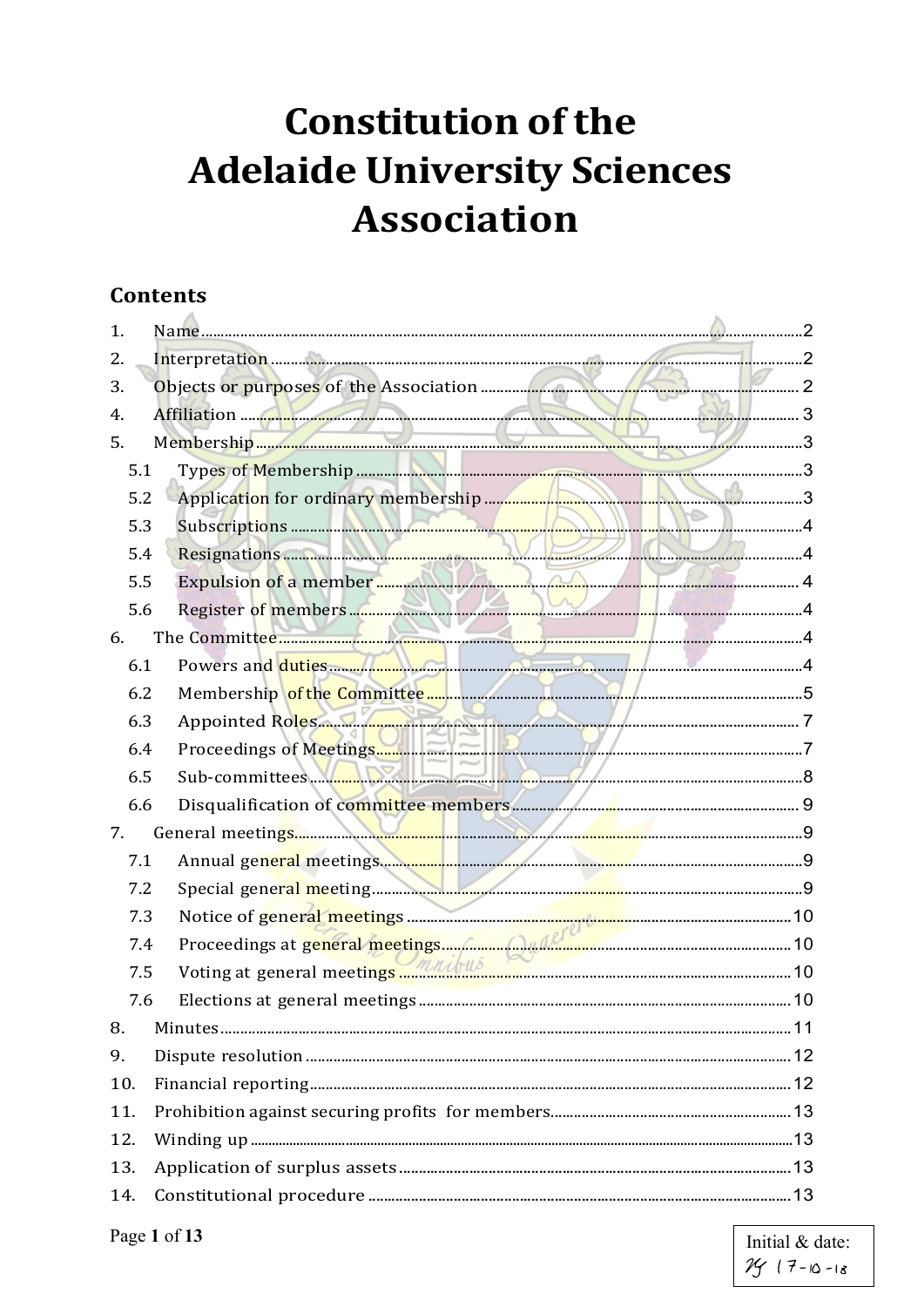## **1. NAME**

The name of this unincorporated association is the 'Adelaide University Sciences Association', referred to herein as 'the Association'.

## <span id="page-1-0"></span>**2. INTERPRETATION**

| <b>AGM</b>                                                               | means the Annual General Meeting of the Association                     |  |
|--------------------------------------------------------------------------|-------------------------------------------------------------------------|--|
| <b>AUU</b>                                                               | means the Adelaide University Union                                     |  |
| Committee                                                                | means the committee referred to in clause 6.2                           |  |
| Constitution                                                             | means this document                                                     |  |
| Executive                                                                | means the Executive referred to in clause 6.2                           |  |
| Faculty                                                                  | means the Faculty of Sciences                                           |  |
| General meeting                                                          | means a general meeting of members of the Association                   |  |
|                                                                          | convened in accordance with these rules                                 |  |
| <b>GM</b>                                                                | means any properly convened AGM or SGM of the                           |  |
|                                                                          | Association                                                             |  |
|                                                                          | Governing Council means the Governing Council referred to in clause 6.2 |  |
| Member                                                                   | means a member of the Association                                       |  |
| Month                                                                    | means a calendar month                                                  |  |
| <b>Notice</b>                                                            | a notice required by a clause of this Constitution to be                |  |
|                                                                          | given will be deemed to have been given if provided                     |  |
|                                                                          | personally or if it has been sent by post or email to the               |  |
|                                                                          | address appearing in the register of members                            |  |
| <b>SGM</b>                                                               | means a Special General Meeting of the Association                      |  |
| Special resolution means a resolution of which every member has received |                                                                         |  |
|                                                                          | seven days notice                                                       |  |
| University                                                               | means The University of Adelaide                                        |  |
|                                                                          |                                                                         |  |

## <span id="page-1-1"></span>**3. OBJECTS OR PURPOSES OF THE ASSOCIATION**

The objects of the **Association** are

- **a.** To provide a network for all science students, regardless of discipline, to engage with each other both socially and academically.
- **b.** To organise social events for all science students and students with interest in science, regardless of discipline, to enhance their experience  $\omega$ at university.
- **c.** To work with the Faculty to provide a unique, positive, and memorable experience to all science students, regardless of discipline.
- **d.** To represent the ideals of all science students, regardless of discipline, and provide an active voice for the opinions of science students to the Faculty and the University.
- **e.** To encourage all science students, regardless of discipline, to achieve their academic goals by providing an adequate system of support
- **f.** To provide a forum for all students, regardless of discipline, to explore the rich diversity of the fields of sciences and to work with the community to provide a rich insight into the world of science.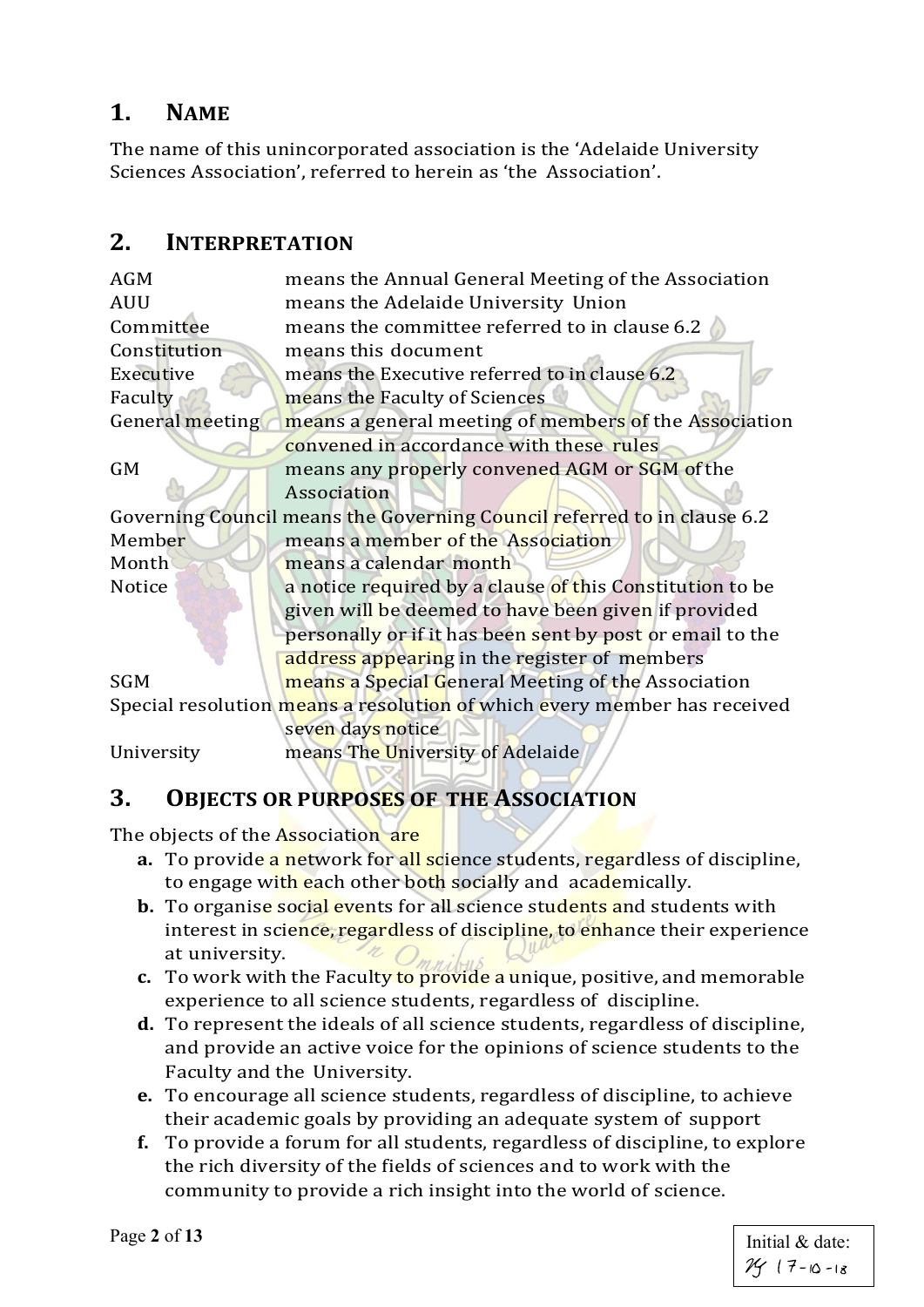- **g.** To encourage trans-disciplinary study, and to promote a diversity of knowledge to all students.
- **h.** To draw interest of a wider community into the fields of science.

## <span id="page-2-0"></span>**4. AFFILIATION**

The Association shall be affiliated with

- **a.** The AUU,
- **b.** The University of Adelaide,
- **c.** The Faculty of Sciences of the University of Adelaide,
- **d.** The Clubs Association.

# <span id="page-2-1"></span>**5. MEMBERSHIP**

A person is only a member of the Association if they have complied with the terms of membership set by the Association at any GM from time to time.

#### <span id="page-2-2"></span>**5.1 Types ofMembership**

There shall be the following categories of membership and a member can only belong to one category of membership.

- **a.** Ordinary Members: Individuals who have been accepted as such. Ordinary members may vote at a GM.
- **b.** Life Members:
	- **i.** Those upon whom the Association has conferred Life Membership in appreciation of services rendered to the Association; and
	- ii. Such membership can only be recommended by the Committee and confirmed at a GM.
	- **iii.** Life members may vote at a GM.
- **c.** Patrons:
	- **i.** Staff, Faculty, or Alumni upon whom the Association has conferred Patron membership in appreciation of services rendered to the Association; and
	- **ii.** Such membership can only be recommended by the Committee and confirmed at a GM and shall expire at the subsequent AGM.
	- **iii.** Patron Members may vote at a GM.

#### <span id="page-2-3"></span>**5.2 Application for ordinary membership**

- **a.** Any person who supports the objects of the Association and agrees to be bound by its rules may apply for membership of the Association.
- **b.** The application for membership shall be made by filling in a form, as determined by the Committee of the day.
- **c.** Upon the acceptance of the application by the Committee and upon payment of the first annual subscription, the applicant shall be a member of the Association.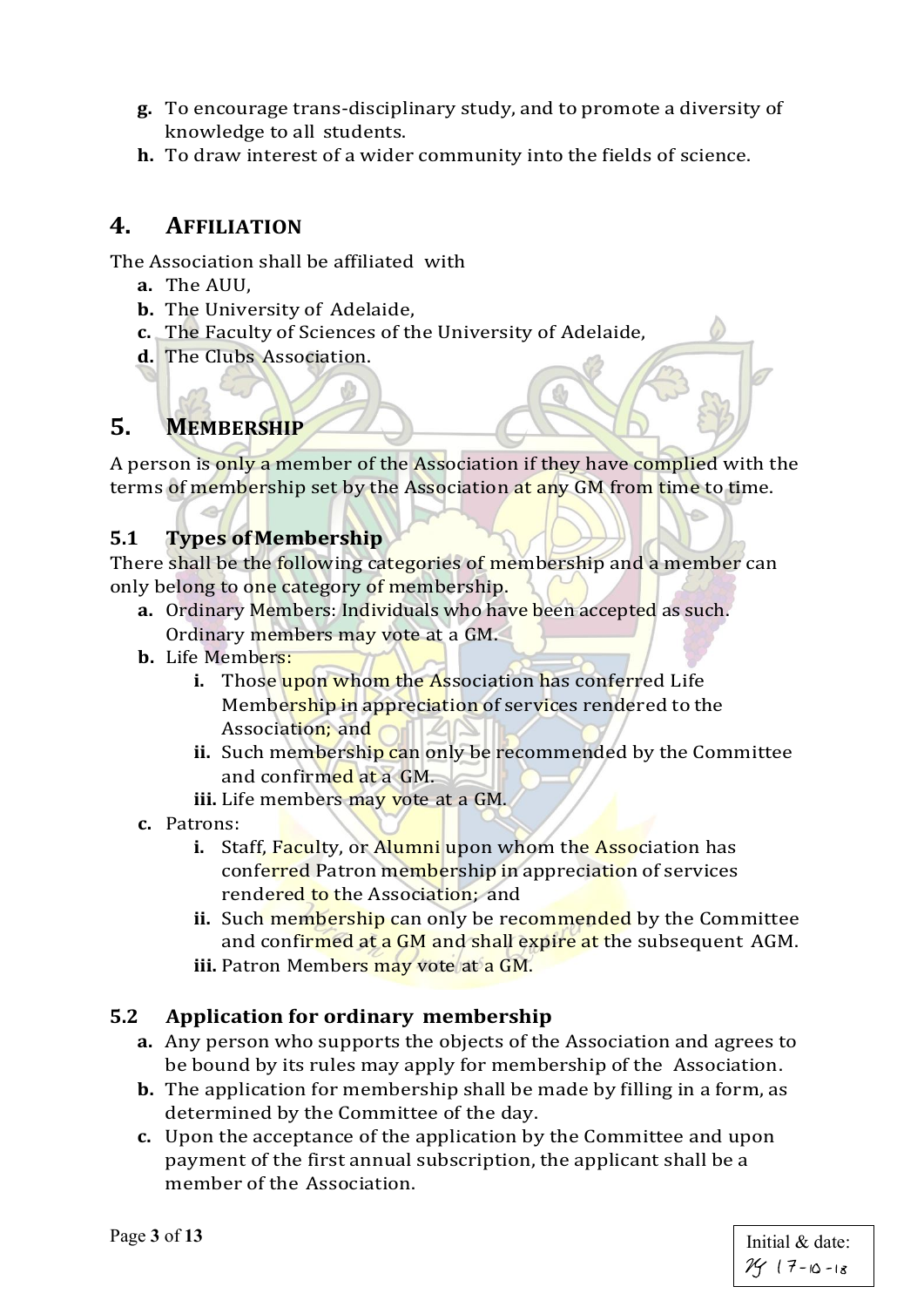#### <span id="page-3-0"></span>**5.3 Subscriptions**

- **a.** The subscription fees for membership shall be set at a GM from time to time.
- **b.** The subscription fees shall be payable annually, with membership expiring by the  $1<sup>st</sup>$  of January.
- **c.** Any member whose subscription is outstanding after the expiration date shall cease to be a member of the Association, save and except for members of the Committee who are instead subject to 6.6.
- **d.** Life members, and Patron members are exempt from membership fees

## <span id="page-3-1"></span>**5.4 Resignations**

A member may resign from membership of the Association by giving written notice to the Committee. Any resigning member shall be liable for any outstanding subscriptions which may be recovered as a debt due to the Association.

#### <span id="page-3-2"></span>**5.5 Expulsion of a member**

Subject to giving a member an opportunity to be heard or to make a written submission, the Committee may, by two thirds majority of votes cast, expel a member upon a charge of misconduct detrimental to the interests of the Association, the AUU or its affiliates, or The University of Adelaide.

#### <span id="page-3-3"></span>**5.6 Register of members**

A register of members must be kept and contain:

- i) their full name;
- ii) student number (where applicable) and;
- iii) an email address.

#### <span id="page-3-4"></span>**6. THE COMMITTEE**

#### <span id="page-3-5"></span>**6.1 Powers and duties**

- **a.** The affairs of the Association shall be managed and controlled by the Committee which, in addition to any powers and authorities conferred by these rules, may exercise all such powers and do all such things as are within the objects of the Association, and are not by these rules required to be done by the Association in general meeting, provided that the affairs of the Association shall be managed and controlled by the Executive between meetings of the Committee.
- **b.** The Committee has the management and control of the funds and other property of the Association, provided that such management and control may be exercised by the Executive between meetings of the Committee.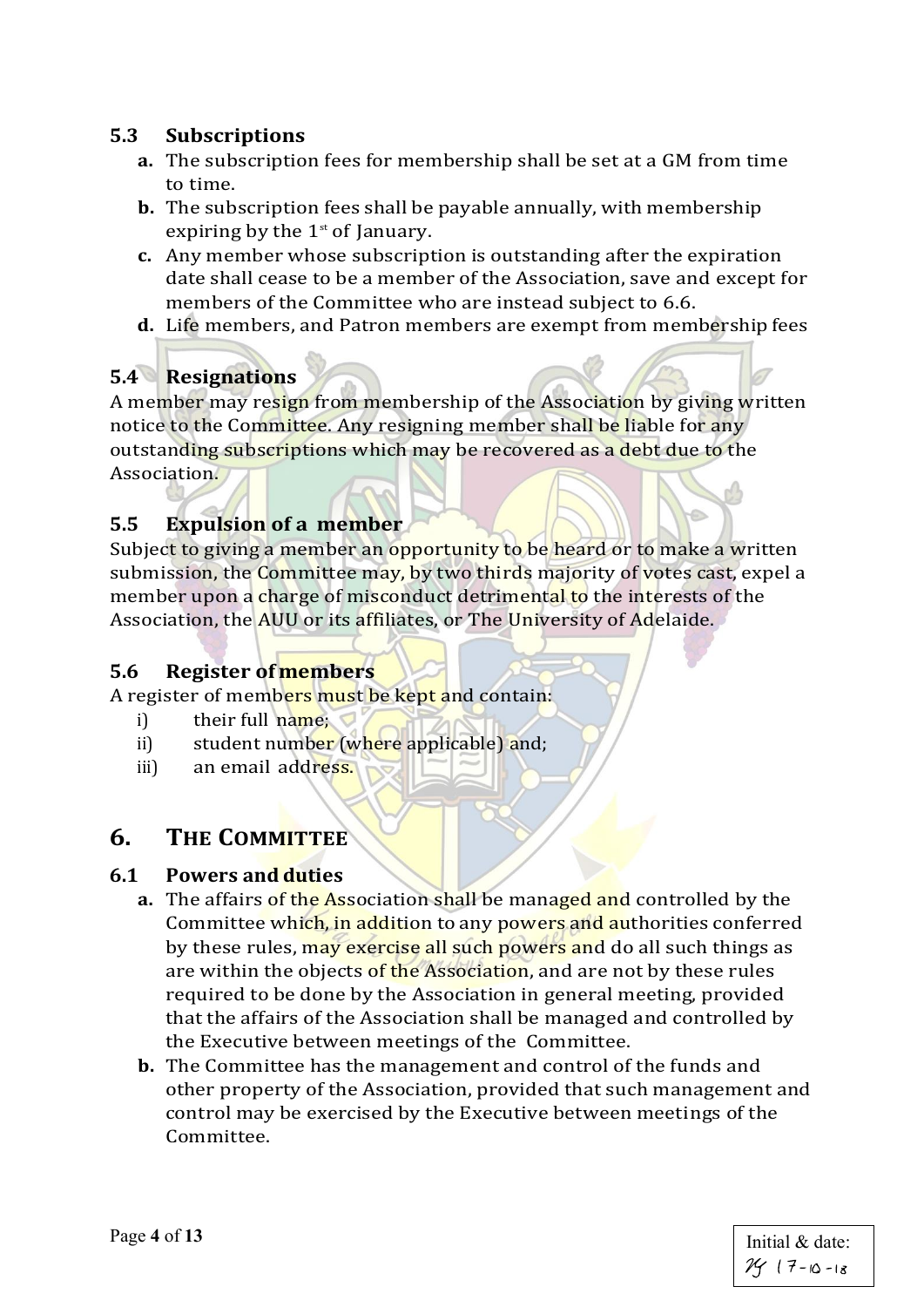- **c.** The Committee shall have authority to interpret the meaning of this Constitution and any other matter relating to the affairs of the Association on which these rules are silent.
- **d.** The Committee may make policies and rules pertaining to the management and affairs of the Association, so long as those policies and rules do not contravene this Constitution.
- **e.** The Executive shall, between meetings of the Committee, act in the interests of the Association and in accordance with this Constitution and resolutions of the Committee and general meetings of the Association.

## <span id="page-4-0"></span>**6.2 Membership of the Committee**

- **a.** The Committee shall be comprised of:
	- **i.** The Governing Council, the members of which shall be:
		- the Executive, the members of which shall be:
			- o the President who shall chair all meetings at which the President is present and act as the spokesperson for the Association;
			- o the Vice-President who shall fulfil the responsibilities of the President if the President is unable to;
			- o the Secretary; who shall be responsible for minuting all meetings of the Association and maintaining the
				- membership and other records of the Association; and  $\Box$  the Treasurer; who shall be responsible for maintaining
			- the financial accounts and records of the Association.
		- not more than two Communications Officers;
		- the Networking Officer; who shall be responsible for the organisation of networking events.
		- not more than four Year-Level Representatives;
		- and such number of General Members so that the total number of the Governing Council (excluding any 'Appointed Person') does not exceed thirteen; and
		- any person/s appointed under this clause 6.2 as an 'Appointed Person'; and
	- **ii.** Associate Member/s appointed by the Governing Council or Executive under this clause 6.2.  $\bigcap_{u} \mathbb{R}^d$
- **b.** Each member of the Governing Council (including an Appointed Person) is entitled to vote at any meeting of the Committee.
- **c.** The Governing Council may, by a majority vote of members present, appoint a member/s of the Association to be an 'Associate Member/s'.
- **d.** If a quorum of the Committee is not achieved at two consecutive meetings, the Executive at its next meeting thereafter may, by a majority vote of members of the Executive present, appoint a member/s of the Association to be an 'Associate Member/s'.
- **e.** An Associate Member may: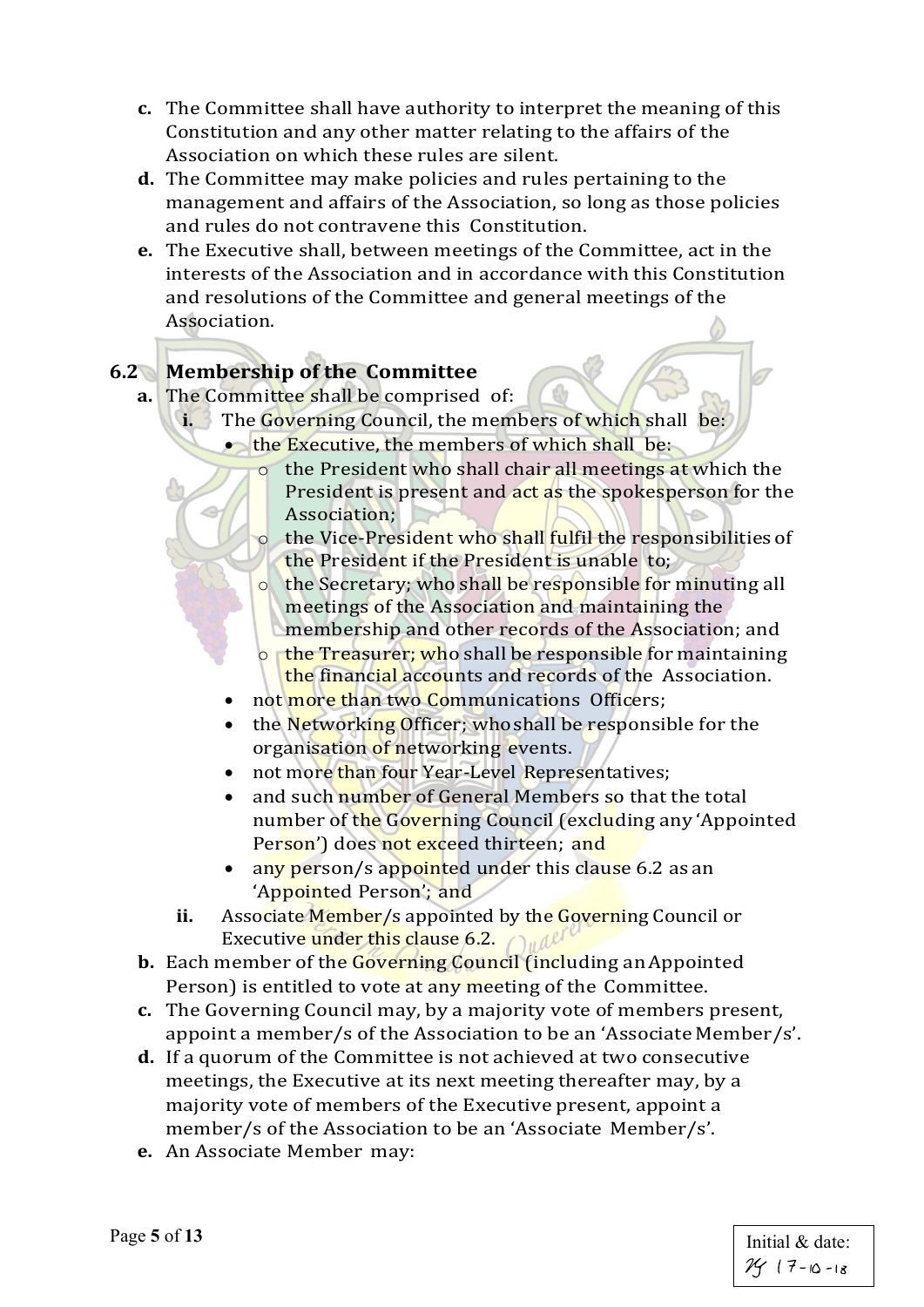- a. Contribute to the general business, and any meeting, of the Committee; and
- b. Vote at any meeting of the Committee unless the Chair directs, in relation to an agenda item or meeting (or part of a meeting), to exclude Associate Members from voting or being present in the room or place at which the meeting is being held.
- **f.** The four Year-Level Representatives shall be comprised of one representative from each of the following levels of study:
	- **i.** First Year (undergraduate)
	- **ii.** Second Year (undergraduate)
	- **iii.** Third Year (undergraduate)
	- **iv.** Honours/Postgraduate,
	- provided that:
		- for each of the First, Second and Third Year representative, the person must intend on enrolling in and undertaking at least 6 units of undergraduate study at the University of Adelaide at the applicable level as at the time of the AGM; and
			- for the position of Honours/Postgraduate representative, the person must intend on enrolling in and undertaking an Honours/Postgraduate program at the University of Adelaide as at the time of the AGM.
- **g.** If a position on the Governing Council is not filled at the AGM, or becomes vacant because of a resignation subsequent to the AGM, the Governing Council may appoint one of the members to the vacancy.
- **h.** If a member of the Governing Council undertakes a study abroad program at an international university for a period greater than two calendar months, that position will be deemed to be a temporary vacancy and the Governing Council may appoint a person to the temporary vacancy (an 'Appointed Person'). In that event, both the member and the Appointed Person will be members of the Governing Council and upon the return of the applicable member, that person will resume **performing the duties of the position and the Appointed** Person will continue as a member of the Governing Council.
- **i.** A committee member shall be a natural person.
- **j.** All positions on the Committee shall become vacant, and positions on the Governing Council shall be subject to election, at each AGM.
- **k.** A member of the Committee shall be eligible to stand for re-election without nomination. No other person shall be eligible to stand for election unless a member of the Association has nominated that person before the closure of nominations at the AGM.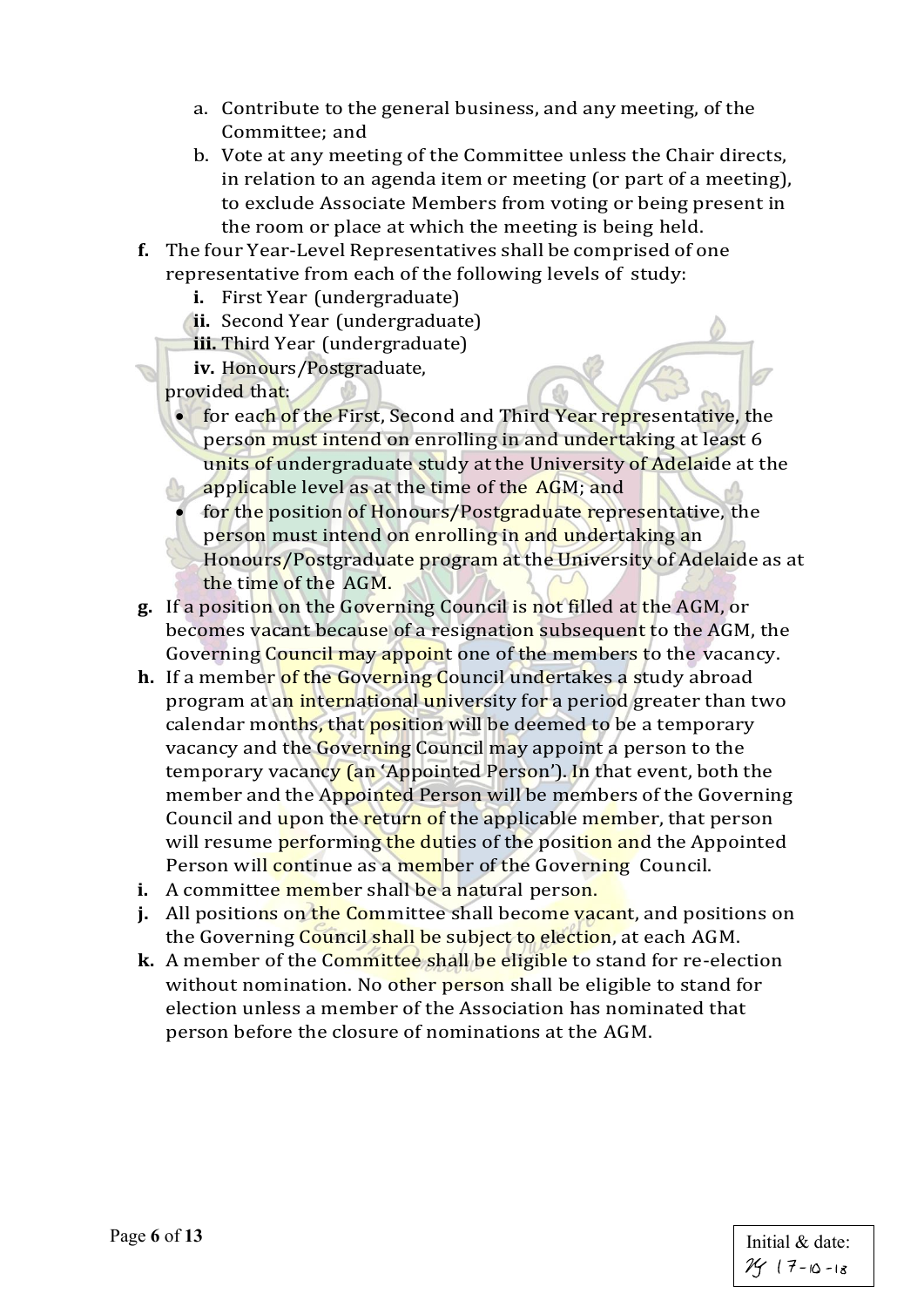## <span id="page-6-0"></span>**6.3 Appointed Roles**

- **a.** The Committee may, before proceeding to the despatch of other business, decide to which committee members the following roles will be assigned:
	- **i.** Our Loyal Leader of the Opposition (O.L.L.O.)
		- Who shall be designated 'Devil's Advocate' and tasked with putting, at their discretion, an opposing view in any discussion or seek to put in doubt any previously accepted convention.
	- **ii.** Morals Officer
		- Who shall be tasked with recording and reporting what in their humble opinion they perceive to be immoral or moralistic acts, inappropriate or political correct behaviour, and general debauchery or ultraconventionalism of the Association or any of its members.
		- All of their reports should be given and taken in good humour.

#### **iii.** Sergeant-at-Arms

- Who shall be tasked, at the direction of the Committee, with maintaining good order and security, and shall mediate and any grievances or disputes between members of the committee in which they are not directly involved. All matters raised with the Sergeant-at-Arms shall be kept in confidence.
- **iv.** Assistant Treasurer
	- Who shall be tasked with aiding the Treasurer in the discharge of their duties, and with receiving receipts and other financial statements in the Treasurer's absence.
- **v.** Assistant Secretary
	- Who shall be tasked with aiding the Secretary in the discharge of their duties, and with minuting meetings in the Secretary's absence.
- **b.** The Committee may vary or make a further decision if the applicable committee member ceases to be a member or declines to accept or continue the assigned role. and as often as said positions become vacant shall again choose members to fulfil said positions.

 $m_{M\lambda}$  $m_{\lambda}$ 

#### <span id="page-6-1"></span>**6.4 Proceedings of Meetings**

- **a.** The Committee shall meet together for the despatch of business at least monthly during the Academic term.
- **b.** At least 24 hours notice must be given to members of the Committee for a meeting of the Committee, and to members of the Executive for a meeting of the Executive.
- **c.** Questions arising at any meeting of the Governing Council, Committee or the Executive shall be decided by a majority of votes cast, and in the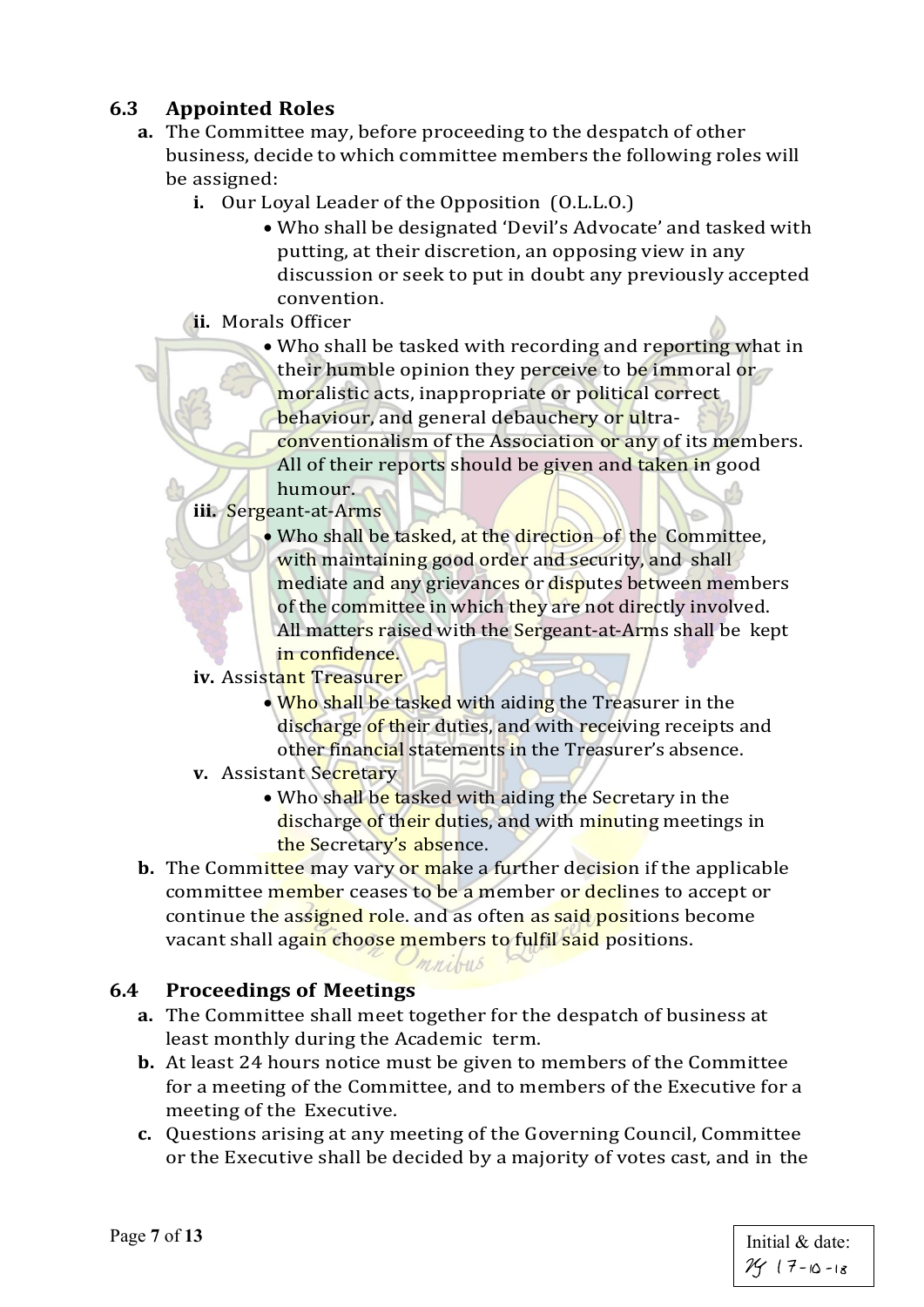event of equality of votes the President shall have a casting vote in addition to a deliberative vote.

- **d.** A quorum for a meeting of the Committee shall be seven members of the Committee, two of whom must be members of the Executive. If a quorum is not present within 30 minutes after the scheduled start, the meeting will be postponed to a date, time and place determined and notified by the President (or delegate thereof).
- **e.** Votes by proxy or post are not permitted.

#### **6.5 Sub-committees**

- <span id="page-7-0"></span>**a.** The Committee may delegate or devolve to a sub-committee a matter/s
- within the objects of the Association.
- **b.** A sub-committee may be comprised of members of the Committee, including Associate members, and members of the Association, provided that the number of non-Committee members does not exceed the number of Committee members on the sub-committee.
- **c.** The Committee shall assign one of the Committee members on the sub-committee to be the Officer thereof,
- **d.** The Officer, or a delegate thereof, shall chair all meetings of that subcommittee.
- **e.** Each Officer of a sub-committee shall appoint an Assistant of that subcommittee to be responsible for minuting meetings of the subcommittee.
- **f.** At least 24 hours notice for a meeting of a sub-committee must be given to the members thereof and to the President and the Secretary. Any member of the Executive may attend *ex officio* any meeting of a sub-committee of which they are not a member.
- **g.** The quorum for any meeting of a sub-committee shall be half of the members of that sub-committee, one of whom must be the Officer or the Assistant thereof.
- **h.** The Treasurer, with approval from the Committee, may allocate funds of the Association for the use by a sub-committee for the purpose/s for which the sub-committee was formed.
- **i.** A sub-committee may, with a two-thirds majority of votes cast, make binding decisions in relation to matters for which it was formed. Such binding decisions shall be confirmed, varied, or rescinded at the subsequent Committee meeting. Any matter/s about which a subcommittee cannot agree may be referred by the sub-committee to the next meeting of the Committee.
- **j.** A report of each meeting of a sub-committee shall be provided at the next meeting of the Committee, including details of any expenditure by the sub-committee.
- **k.** A sub-committee will cease by resolution of the Committee at any time.
- **l.** All sub-committees shall be deemed to cease upon thecommencement of an Annual General Meeting.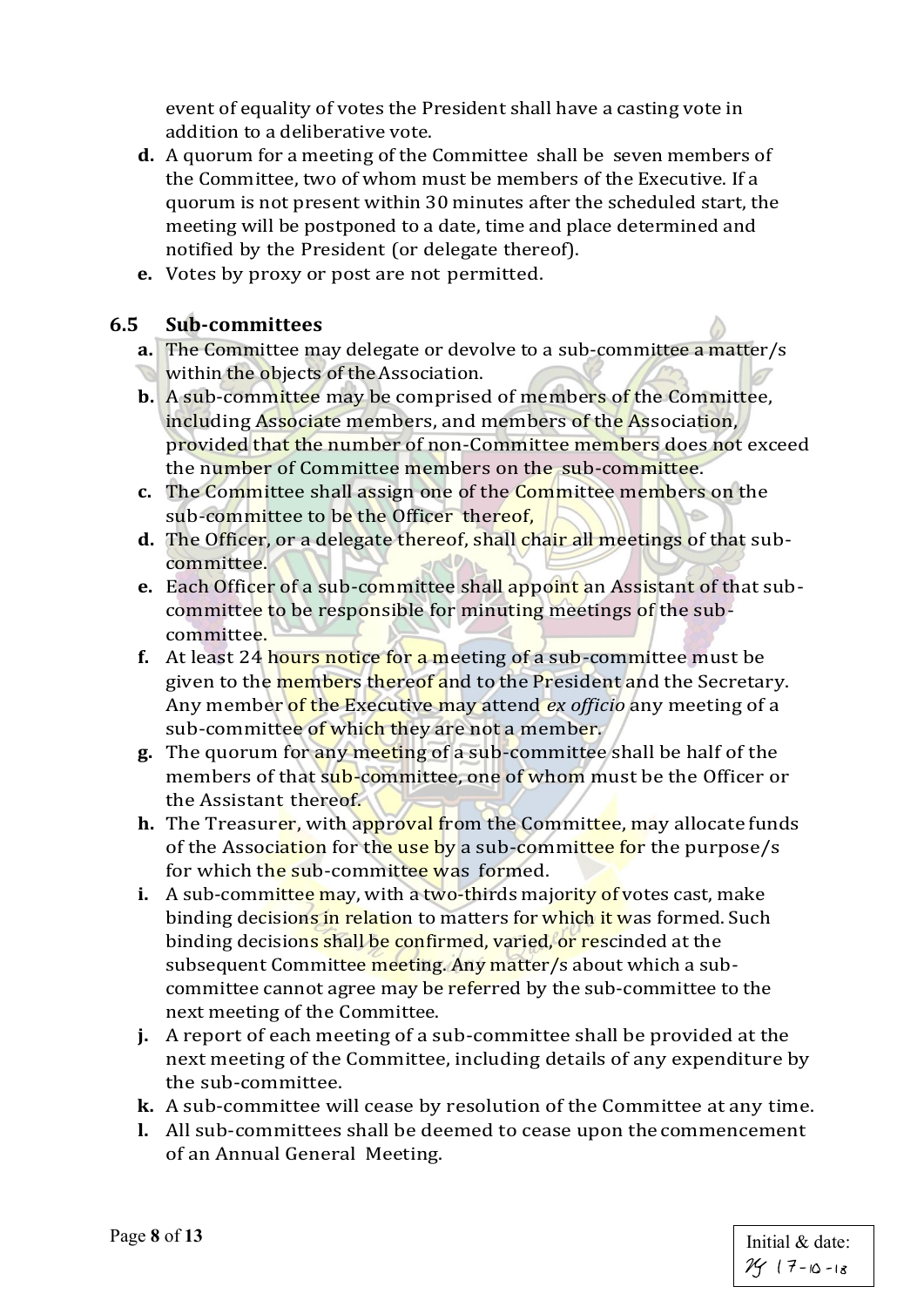## <span id="page-8-0"></span>**6.6 Disqualification of committee members**

The Governing Council shall declare a position on the Committee vacant if the applicable person:

- **i.** is expelled as a member of the Association under this Constitution;
- **ii.** resigns as a member of the Association;
- **iii.** fails to attend three (3) consecutive Committee meetings without a leave of absence being granted by the Committee orPresident;
- **iv.** fails to pay the subscription fee when it is due; or
- **v.** breaches the prohibition against securing profits for members.
- **vi.** Fails to have any communication with the committee for more than three weeks without reason

## <span id="page-8-1"></span>**7. GENERAL MEETINGS**

## <span id="page-8-2"></span>**7.1 Annual generalmeetings**

- **a.** The Committee shall call an annual general meeting in accordance with this Constitution.
- **b.** An AGM shall be held once in an Academic Year.
- **c.** The AUU administration shall be notified of the calling of an annual general meeting.
- **d.** The order of the business at the meeting shall be:
	- **i.** The confirmation of the minutes of the previous annual general meeting and of any special general meeting held since that meeting.
	- **ii.** The consideration of the accounts and reports of the Committee.
	- iii. Proposed constitutional amendments, if any.
	- **iv.** The election of Committee members.
	- **v.** Designation of bank signatories, if any.
	- vi. Updating of details for the Association's Australian Business Number, if applicable.
	- **vii.** Determination of membership fees.
	- **viii.** Consideration of any Life or Patron membership appointments proposed by the Committee. Indere
	- **ix.** Any other business requiring consideration by the Association in general meeting.
- **e.** An attendance list, summary of the President's report, summary of the Treasurer's report and the Returning Officer's report shall be returned to AUU Administration within 14 days of the conclusion of the annual general meeting.

## <span id="page-8-3"></span>**7.2 Special general meeting**

- **a.** The Committee may call a special general meeting of the Association at any time during the Academic term.
	- **b.** Upon a requisition in writing of not less than thirteen members or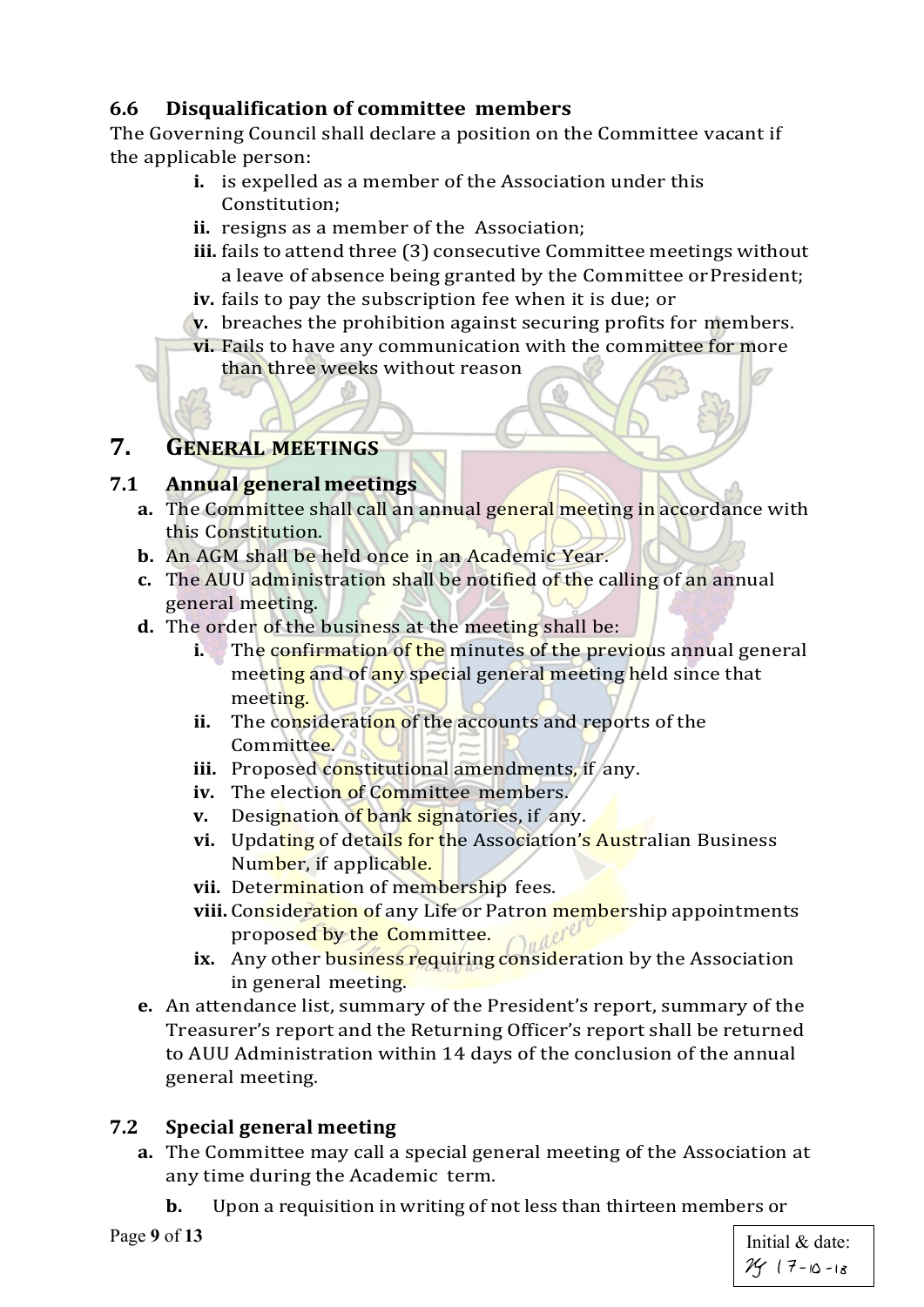those who have been members within the last 12 months of the Association, the Committee shall, within two weeks of the receipt of the requisition, convene a special general meeting for the purpose specified in the requisition.

**c.** Every requisition for a special general meeting made under 7.2b shall be signed by the relevant members and shall state the purpose of the meeting.

#### <span id="page-9-0"></span>**7.3 Notice of general meetings**

**a.** At least seven days notice of any general meeting shall be given to members. The notice shall set out where and when the meeting will be held, and particulars of the nature and order of the business to be **transacted at the meeting.** 

## <span id="page-9-1"></span>**7.4 Proceedings at general meetings**

- **a.** Thirteen members present personally shall constitute a quorum for the transaction of business at any general meeting provided that if a quorum is not present within 30 minutes after the time appointed for the meeting, the meeting shall stand adjourned to a date, time and place determined and notified to members by the President, and if at such adjourned general meeting a quorum is not present within 30 minutes of the time appointed for the meeting, the members present shall form a quorum, save and except in respect of a matter that requires a special resolution.
- **b.** If within 30 minutes after the time appointed for a meeting convened upon the requisition of members a quorum of members is not present, the requisition shall lapse.
- **c.** The President, or a delegate appointed by the President, shall preside as chair at any general meeting of the Association.

#### <span id="page-9-2"></span>**7.5 Voting at general meetings**

- **a.** Subject to this Constitution, every member of the Association has only one vote, per item, at any general meeting of the Association.
- **b.** Subject to this Constitution, a question for decision at a general meeting must be determined by a majority of votes cast by members present at that meeting.
- **c.** Unless a secret ballot is demanded by at least one member present at the general meeting, a question for decision at a general meeting shall be determined by a show of hands.
- **d.** Votes by proxy or post are not permitted.

#### <span id="page-9-3"></span>**7.6 Elections at general meetings**

- **a.** The elections shall be conducted by a Returning Officer, who is appointed by the Committee prior to the AGM
- **b.** The Returning Officer may not be nominated for a position on the Committee.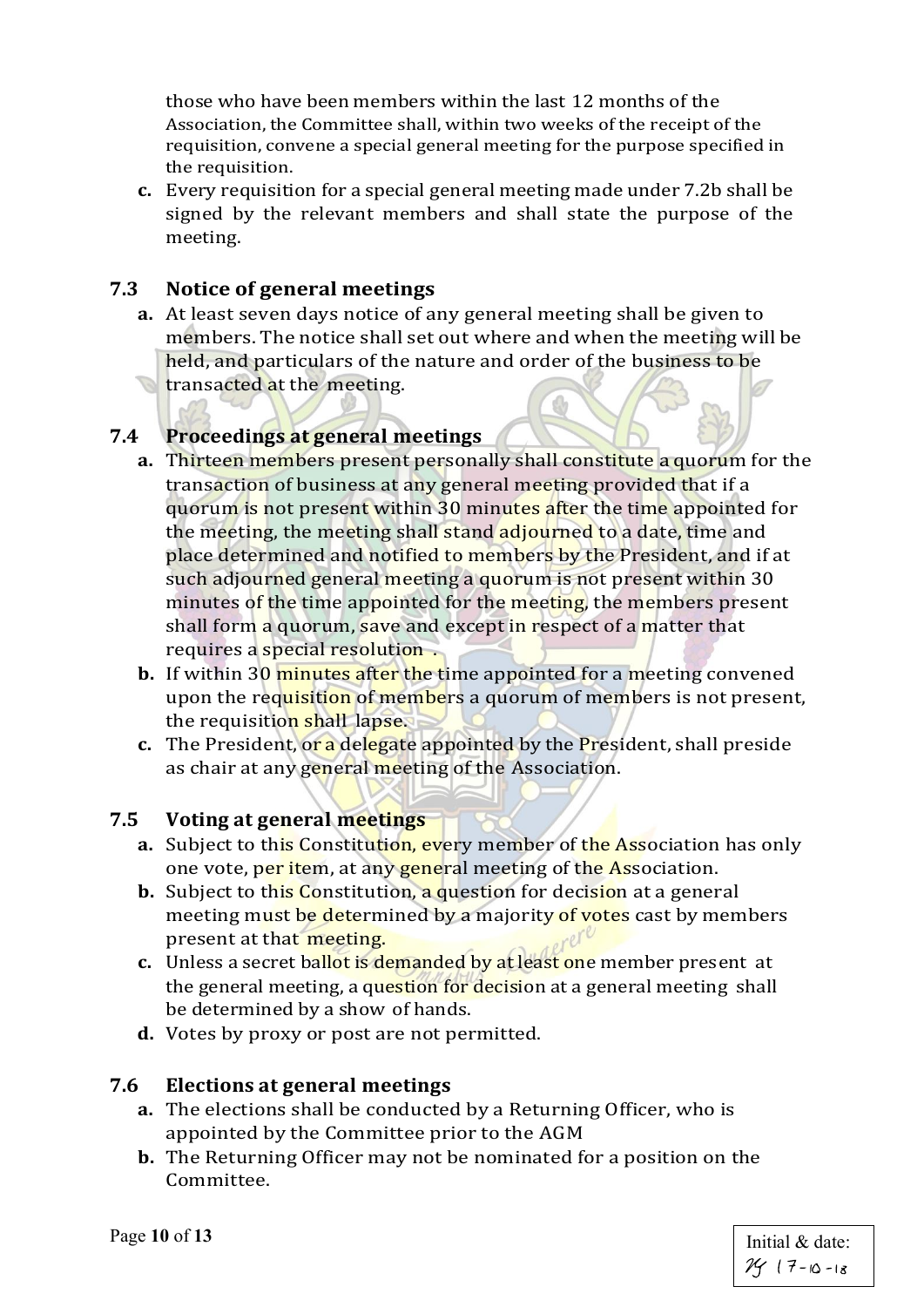- **c.** Any candidate is entitled to designate a scrutineer, including themself, to observe the vote tallying process.
- **d.** All Committee positions are to be declared vacant at each Annual General Meeting.
- **e.** Nominations for election for positions can be received by the Returning Officer from the time at which notice is given by the Committee of the AGM until voting on that position is set to commence.
- **f.** A nomination for election to a position on the Executive can only be accepted if the person is a student or staff member of the University, or is a member of the Faculty.
- **g.** A nomination for election to the position of President can only be accepted if the person has previously served on the Committee.
- **h.** Nominations can be provided in writing to the Returning Officer or in person to the Chair.
- **i.** Voting for single member positions shall be conducted through a preferential voting system whereby candidates are numbered from one to the number of nominees. The candidate with the lowest tally is declared excluded and the votes distributed to remaining candidates in accordance with the preferences of each vote until only one candidate is remaining, who will be declared elected.
- **j.** Voting for multiple member positions shall be conducted by a Hare-Clark preferential voting system whereby candidates are numbered from one to the number of nominees. The quota for election shall be set as the number of formal votes cast divided by one greater than the number of positions open to election, plus one, rounded up. If a candidate's tally exceeds the quota for election then that candidate is declared elected and a transfer value will be determined and distributed in accordance with the next preference. If no candidate's tally exceeds the quota for election, the candidate with the lowest tally is declared excluded and the votes distributed to remaining candidates in accordance with the preferences of each vote. If the number of remaining candidates is equal to the number of unfilled positions, all remaining candidates shall be declared elected.
- **k.** In the case of a tie at any point in the counting of the votes, the candidate with the least first preference votes shall be excluded. If the candidates are still tied, the chair of the meeting shall have the casting vote.
- **l.** If only two nominations are received, voting may be conducted through either a show of hands or, if requested by member who is present at the meeting, a secret ballot.

## <span id="page-10-0"></span>**8. MINUTES**

**a.** Proper minutes of all proceedings of General meetings of the Association and of meetings of the Committee, shall be entered within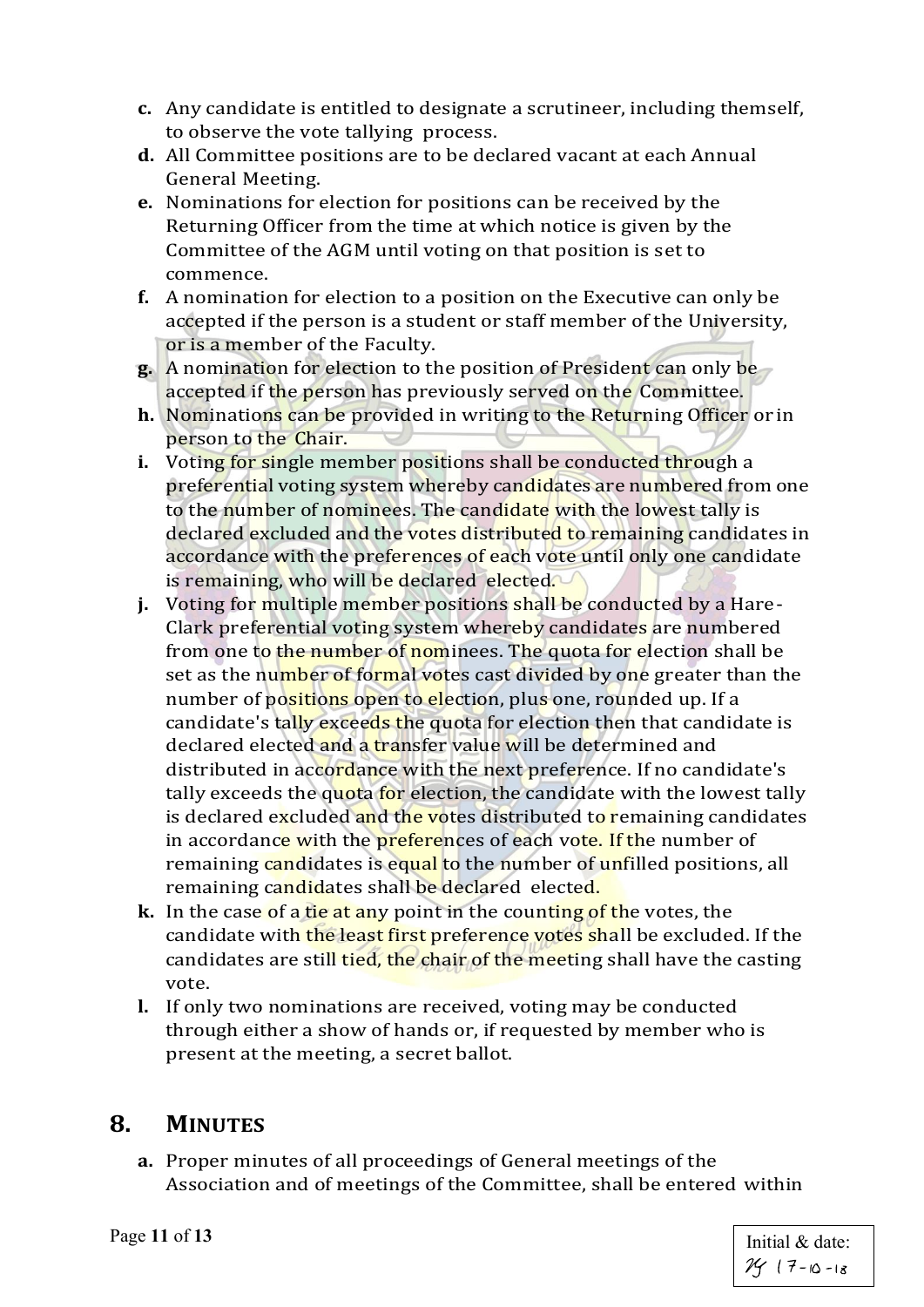one month after the relevant meeting in minute books kept for the purpose.

- **b.** The minutes kept pursuant to this rule:
	- **i.** In respect of a General meeting, must be confirmed at the next GM;
	- **ii.** In respect of a Committee meeting, shall be deemed confirmed unless a member of the Committee notifies the Secretary in writing or email of a dispute as to their accuracy within seven days of their posting;
	- **iii.** In respect of a sub-committee meeting, shall be deemed confirmed unless a member of that sub-committee notifies the Assistant of that sub-committee in writing or email of a dispute as to their accuracy within seven days of their posting.
- **c.** The minutes kept pursuant to this clause shall be signed by the Chair of the GM at which the proceedings took place or by the Chair of the next succeeding GM at which the minutes are confirmed.
- **d.** Where minutes are entered and signed they shall, until the contrary is proved, be evidence that the meeting was duly convened; that the proceedings were duly conducted; and that all resolutions and appointments made at a meeting were duly made.
- **e.** Following an AGM the minutes of the preceding AGM, and all meetings of the Association, Committee, and subcommittees (if any) held during the period between those AGMs, shall be provided to The University of Adelaide Archives.

# <span id="page-11-0"></span>**9. DISPUTE RESOLUTION**

- **a.** The dispute resolution procedure set out herein applies to disputes between:
	- **i.** a member and the Association; or
	- **ii.** a member and the Committee or Executive.
- **b.** The parties to the dispute must meet and discuss the matter in dispute and, if possible, resolve or conciliate the dispute within 14 days after the dispute comes to the attention of all of the parties to the dispute or to the attention of the President or Sergeant-At-Arms.
- **c.** If the parties are unable to resolve or conciliate the dispute at the meeting the parties may choose to meet and discuss the dispute before an independent third person/s agreed to by the parties, or absent agreement, a person/s determined by the Head of the Faculty of Science.

# <span id="page-11-1"></span>**10. FINANCIAL REPORTING**

The Association shall keep and retain such accounting records as are necessary to correctly record and explain the financial transactions and financial position of the Association.